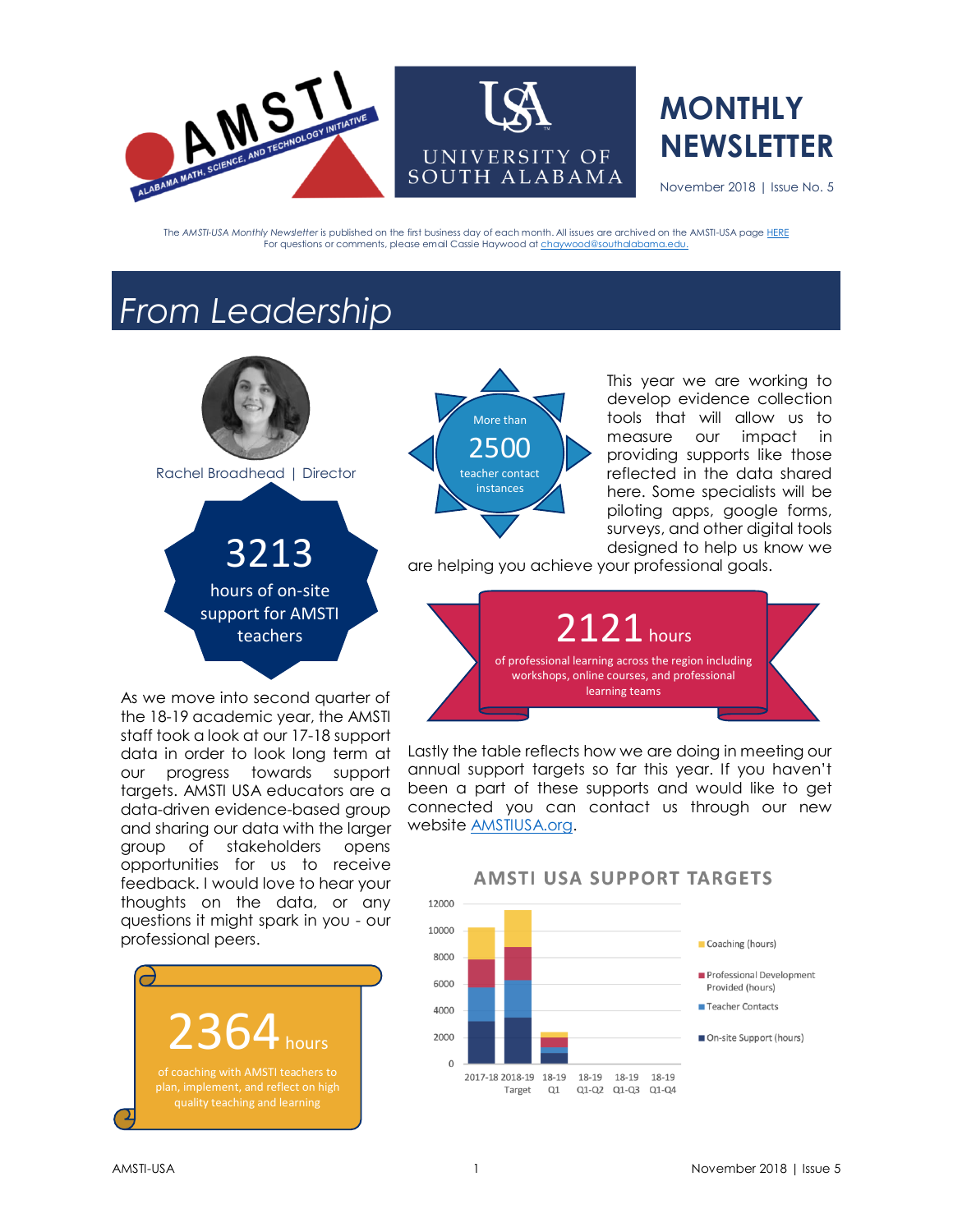### *AMSTI-USA Welcomes New P.D. Coordinator*

#### *Guess Who's New to the Crew?*

Cassiopia joined AMSTI-USA as Professional Development Coordinator in August. Before coming to AMSTI, Cassie worked as an Assistant Manager for Enterprise Rent-A-Car located here in Mobile, AL. She and her husband, Eddie, live in the Midtown area along with their four children.

Cassie is already an asset to the AMSTI team. Reach out to her for any of your training questions.



Cassiopia Haywood | P.D. Coordinator chaywood@southalabama.edu

## *Materials Corner*

### **Data Dashboard**



Susan Andress | Business Manager

Last academic year we began maintaining a data dashboard for the materials center so that our staff can see their impact. While our job is an important one for the AMSTI project, it is easy for our materials center staff to feel separated from the big picture. We don't get the opportunity to work side-by-side with the teachers in the classroom or see the "ah-ha" moments with students like our curriculum staff do.

This year we plan to schedule time for materials center staff to partner with specialists and visit classrooms. We all benefit from seeing the fruits of our labor, especially in the eyes of the students and teachers we serve. If you are interested in having us visit and learn from your classroom this year, you can volunteer to partner with us by emailing [sandress@southalabama.edu](mailto:sandress@southalabama.edu) or telling your specialist.

Our materials center staff consists of 3 full time refurbishers, 1 part-time refurbisher, an Assistant Materials Manager, and me. So, 3.75 people refurbish all of the kits that you receive each quarter. Last year in total we sent out 7,446 tubs. That's incredible! I am very proud of my team. I plan to share this data via our newsletter each year, to track our effectiveness and celebrate the impact of our partnership with you. Our goal is to see the number of teachers and students served increase and our work orders remain low.

| Data                  | $1st$ Qtr | $2nd$ Qtr | 3rd Qtr | 4 <sup>th</sup> Qtr |
|-----------------------|-----------|-----------|---------|---------------------|
| <b>Tubs Delivered</b> | 2537      | 1417      | 2023    | 1469                |
| Work Orders           | 11        |           | 14      |                     |
| Work Order %          | 0.43%     | 0.56%     | 0.56%   | 0.56%               |
| Teachers Served       | 666       | 439       | 685     | 414                 |
| Est. Students         | 25,150    | 17,350    | 25,325  | 16,725              |
| Served                |           |           |         |                     |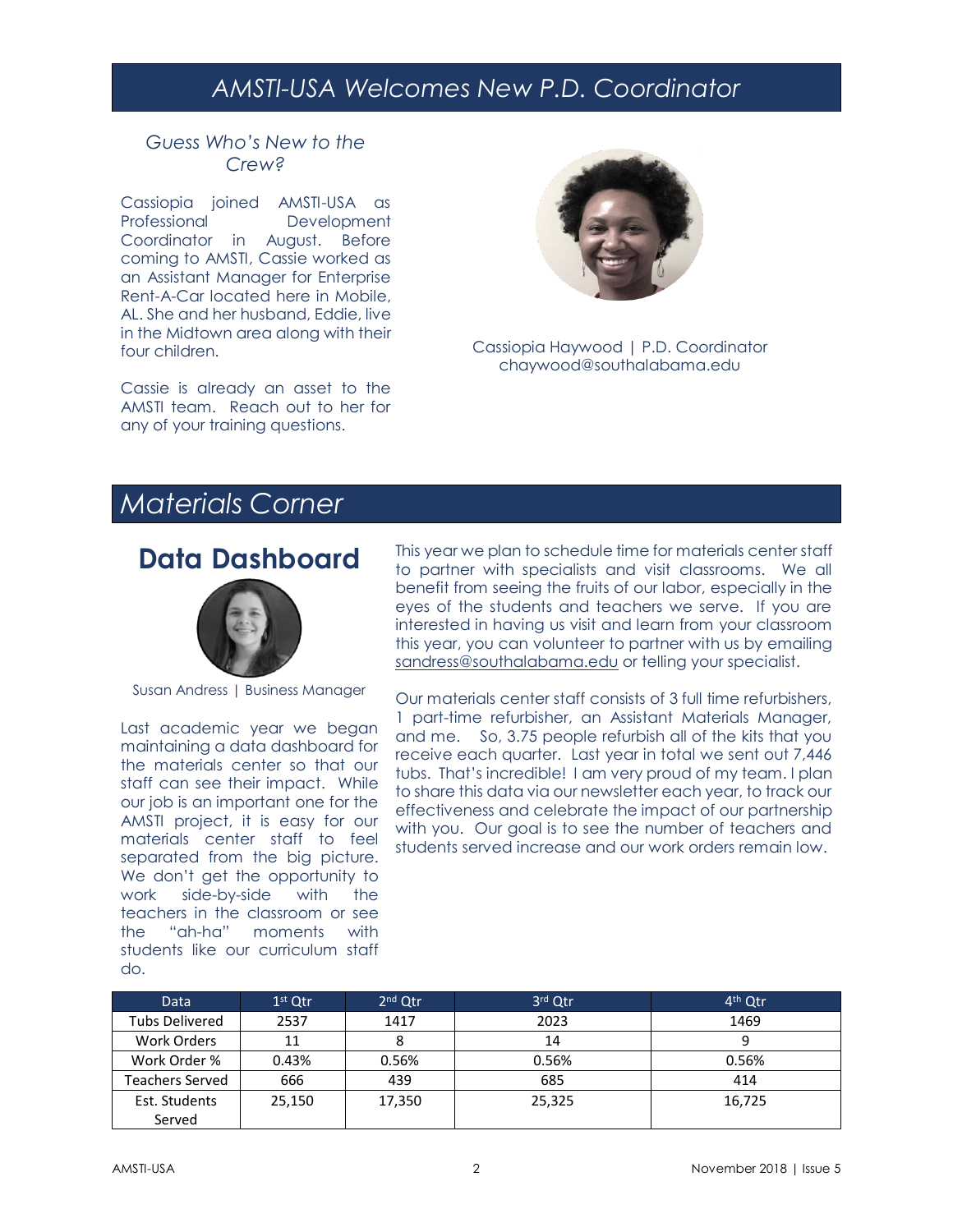# *Math Highlights*

#### **Contents**

Counting with Fifth Graders at Semmes Elem. By Jennifer Fagerstrom



Above, an example of a counting collection method used by the students.

#### **Counting with Fifth Graders at Semmes Elementary**

By Jennifer Fagerstrom

On April 27, I had the pleasure of facilitating a Counting Collection lesson with fifth grade students in Mrs. Parker's classroom at Semmes Elementary School. It was tremendously rewarding for me to observe older students working with counting collections.

After counting around the classroom and learning about the task before them, students paired up to estimate the size of the collection they needed to count and developed plans to find out how many items were in the assigned collection.

Collection sizes ranged from one hundred fifty to five hundred and various tools, such as cups, bowls, plates, and grids, were available for students to use.

A variety of tools and strategies were put to the test. One group, for example, used the cups to count by fives before realizing that counting by ten would be more efficient. Some students divided the collection, with each partner counting and then adding each group together.

During debrief, students shared things that made counting their collection easier and difficult. Students stated that keeping track, forgetting where they were in their count, keeping up with items, having a different count then their partner, not having enough space, and remembering what number was next in the count sequences were some struggles.

Many students stated things that made it easier to count the collections were the tools/supplies, counting separately then adding them together, counting by hundreds and that the cups and plates helped to keep items together.

Interestingly, fifth grade students demonstrated the same counting skills as younger students based on the magnitude of the counting collection. Due to the size of the collections, students had to develop a plan for counting, which included, how they would organize and count.

Keeping track proved to be difficult, as well as recalling that rote sequence with such large collections.

Thank you to Mrs. Parker's Fifth Grade class for inviting us into their classroom and sharing their learning.